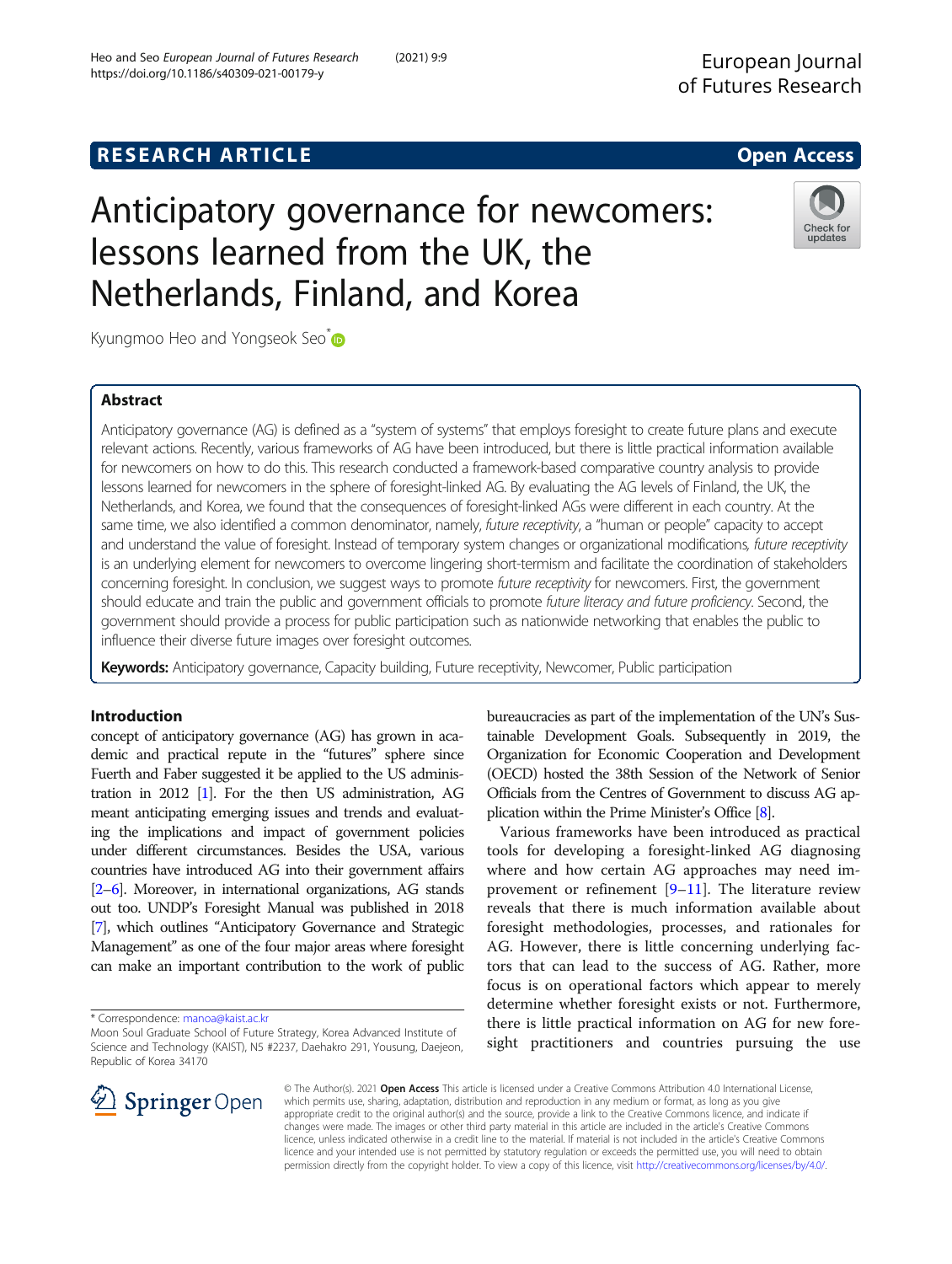thereof, namely, newcomers. The AG framework along with its delivery and reporting methodologies has been similar around the world. It has been developed mainly by AG leading countries [\[11](#page-11-0)]. Most papers do not attempt to look at AG through the eyes of newcomers. Indeed, it is necessary to delve deeper into historical and ongoing efforts (or best practices) of countries that lead foresight-linked AG. In addition, an analysis of where and why countries have lost the functioning a foresightlinked AG is also critical for newcomers for benchmarking purposes.

This article attempts to address the following question: for the continued foresight and sustainable operation of AG, what kinds of fundamental conditions (capabilities and systems) are needed for newcomers? The objective of this article is to explore the concept of knowledge that initiates and continues AG from the perspective of newcomers. It is natural for some to regard that the implementation of AG should be different for newcomers especially those that do not have a long-established history of democracy, solid social stability, and a certain degree of welfare. For newcomers who plan to initiate AG, it is important to identify a fundamental starting point and sustaining conditions while exploring specific implications in the sphere of AG.

The structure of this article is as follows. First, it presents the theoretical frames and methodology used in the study. Second, it proposes a new framework designed by integrating the AG criteria found in the key AG literature with Fuerth and Faber's frame. On the basis of this framework, the AG capabilities and systems of the UK, the Netherlands, Finland, and South Korea (hereinafter Korea) are evaluated and compared. Lastly, based on these findings, this article concludes with recommendations for a continued foresight-linked AG for newcomers.

#### Theoretical frames and methodology

# Futures studies, horizon scanning, foresight, and

# anticipatory governance

Futures studies, horizon scanning, foresight, and AG all explore the realm of "futures," but their range and purposes are slightly different. Futures studies is the academic domain and theoretical backbone of horizon scanning, foresight, and AG. It focuses on values and norms including alternative ideas, systems, and models rather than policies  $[12-14]$  $[12-14]$  $[12-14]$  $[12-14]$  $[12-14]$ . Many studies in this sphere entail images, worldviews, behaviors, and advances in the science and technology of various futures of both society and people in general [[12](#page-11-0)]. Meanwhile, foresight rather intends to influence policies and strategies through forecasts and estimations while emphasizing forward-looking outcomes within government policies [[15](#page-12-0)–[17](#page-12-0)]. In short, while futures studies aim to cope with and embrace uncertainty, foresight focuses more on eliminating it.

Horizon scanning is the foundation and an essential feedstock of integrated foresight [[18\]](#page-12-0). It is a fundamental approach to most of the "more specific focused" foresight exercises [[19\]](#page-12-0). At the beginning of any foresight activities, horizon scanning is implemented as a prerequisite [\[20](#page-12-0)]. In short, horizon scanning is a broad concept consisting of forward-looking activities [\[21](#page-12-0)]. It can sometimes be used as a foresight tool, a special form of foresight, or a broad scope foresight [\[22](#page-12-0)]. For example, Korea and Finland use horizon scanning as a specific and indispensable tool for foresight and AG [\[23\]](#page-12-0), but the UK and the Netherlands use it similar to an entire foresight process. In the UK, horizon scanning is applied as a future developmental plan while improving policy robustness and detecting gaps in the knowledge agenda of government affairs [\[19](#page-12-0)]. In fact, horizon scanning is utilized as to roughly identify future issues "that need our attention in a systemic way to direct the future in a more desirable direction after a participative process of thinking and debating" [\[22](#page-12-0)]. Figure [1](#page-2-0) explains the vertical layers of the above concepts—futures studies, horizon scanning, foresight, and AG.

This article narrows down the focus of the research to AG. It is true that horizon scanning and foresight are fundamental to AG. Indeed, they are broader domains of AG [\[14](#page-11-0)]. AG becomes one type of various approaches of foresight, namely, strategic (priorities) foresight or participatory (agora) foresight [\[24](#page-12-0), [25](#page-12-0)]. For the purpose of this article, however, the "capacity" and "system" aspects of government foresight is emphasized, namely, a foresight-linked AG.

#### Meaning and development of anticipatory governance

AG comes from a combination of (1) governance—decision-making rules and processes which determine stakeholders' rights and responsibilities through coordination [[26](#page-12-0)–[28](#page-12-0)] and (2) anticipatory—organization or individual capacity "to deal with new situations and realize accepted values, changing the focus from forecasting to being ready for future challenges" [\[29](#page-12-0), [30\]](#page-12-0). In short, AG can be defined as a sustainable decision-making process based on consensus on a desirable future or vision through the participation of various stakeholders including government, market, the public, and academics.

In terms of government affairs, Fuerth and Faber define AG as a "system of systems" [[1\]](#page-11-0). AG employs foresight to create future plans and execute actions and utilizes foresight as a tool or process for enabling governments to deal with accelerating and complex forms of changes [\[9](#page-11-0), [31\]](#page-12-0). Put differently, foresight-linked AG seeks to integrate foresight to respond to blunt threats at the early stages of development while focusing on increasing the capacity to act upon a wide range of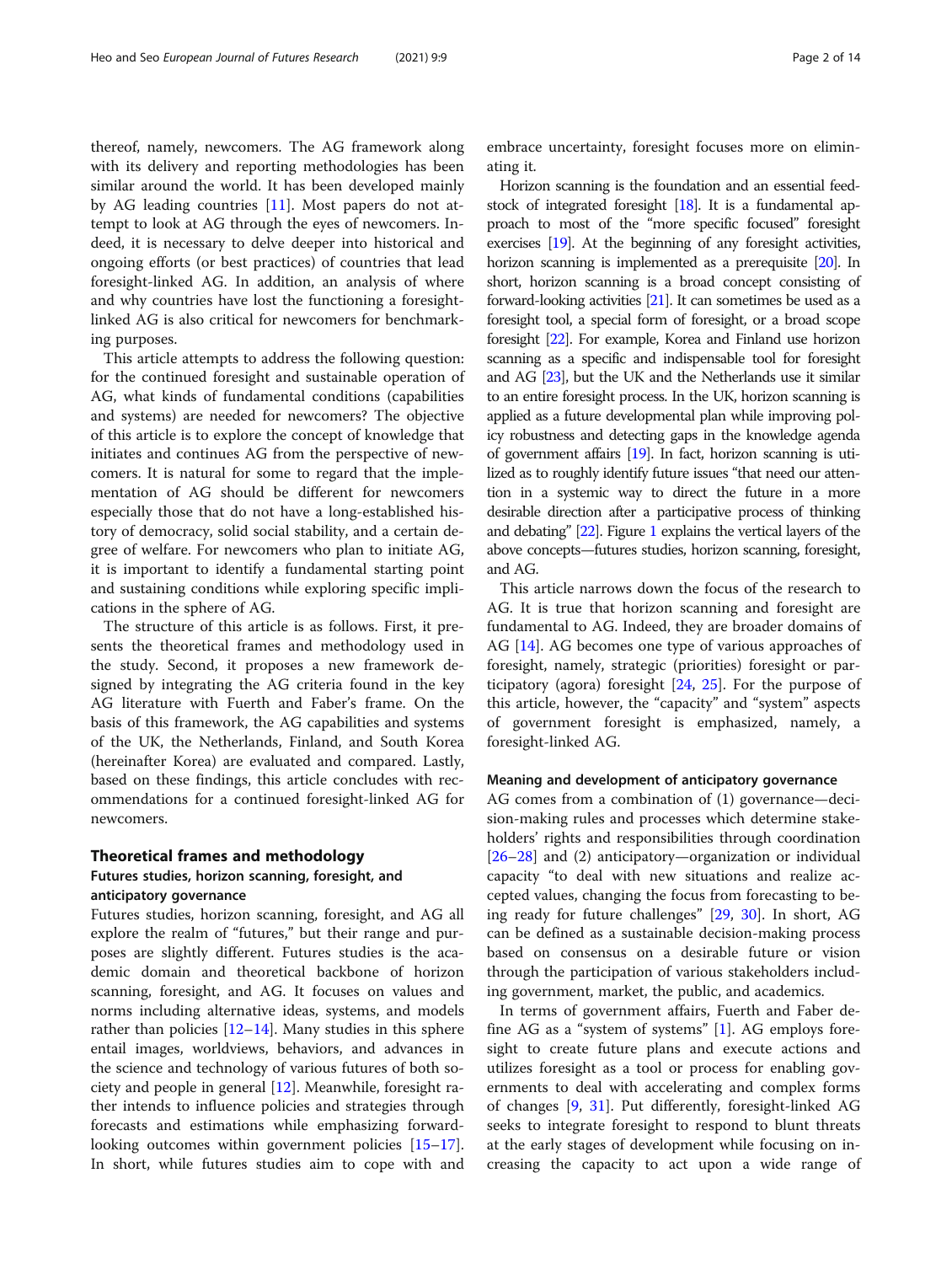<span id="page-2-0"></span>

possible futures with flexibility and adaptability. Therefore, it requires broader knowledge about futureoriented governance, which enables forward-looking decisions within institutions, ensuring stakeholders make more informed and wiser policymaking decisions [\[32](#page-12-0)].

Various man-made political and social institutions have tried to overcome the notion of complexity and have made plans looking beyond distant horizons; however, unexpected and hard-to-predict events often limit our attempts to glimpse into the future. To push through the above impasse, AG was introduced to government affairs in the 1990s by Osborne [[33\]](#page-12-0). It was born as a repercussion of traditional predict-and-plan approaches and newly introduced planning tools including long-term planning and scenario and strategic planning [\[32](#page-12-0), [34\]](#page-12-0). However, at that time, a concept of AG was also another form of new public management, connected with neoliberalism (running a government like a private enterprise) rather than depicting future-oriented strategies in governance [\[32](#page-12-0)]. It took some time for AG to build and convey the meaning acknowledged above.

Globally, AG has been widely and practically applied to other academic domains such as e-government and knowledge management [\[35,](#page-12-0) [36\]](#page-12-0); international development [[37,](#page-12-0) [38\]](#page-12-0); crisis prevention and violence mitigation in international conflict [\[39](#page-12-0)]; environment studies and policy, socio-ecology, climate change, and sustainable development [\[34](#page-12-0)]; and anthropology with regard to using different perspectives, theories, models, and methods of anthropology in an anticipatory manner [[40](#page-12-0), [41\]](#page-12-0). In particular, AG has become a major topic of science and technology (S&T) studies such as emerging technologies, real-time technology assessment, and energy [\[32](#page-12-0), [42](#page-12-0), [43](#page-12-0)]. These applications to various academic fields are good examples of how AG is a suitable topic, concept, and practical method not only for policy and administrative studies but for other domains as well.

# Comparative case analysis based on a newly proposed framework

This article uses both an exploratory case study [\[44](#page-12-0)] and a framework-based comparative country analysis [\[45](#page-12-0), [46](#page-12-0)]. First, the new framework is created based on Fuerth and Faber's AG criteria complemented with other AG frameworks found in the literature. This framework is used as standardized criteria for a more comprehensive comparative case analysis between countries. Second, countries are compared based on the framework newly created for a comparative analysis. The choice of framework results in unique policy outcomes; therefore, comparing frameworks of countries can imply factors behind a country's own distinctive success or failure [\[47](#page-12-0), [48\]](#page-12-0). Particularly, this article selects and compares four different countries, each of which has distinctive historical and institutional features in AG development. From the results, it can be seen that foresight (namely, horizon scanning) has been losing its importance in the UK and the Netherlands since 2012 while Finland has successfully implemented foresight and achieved AG as an exemplary model for other countries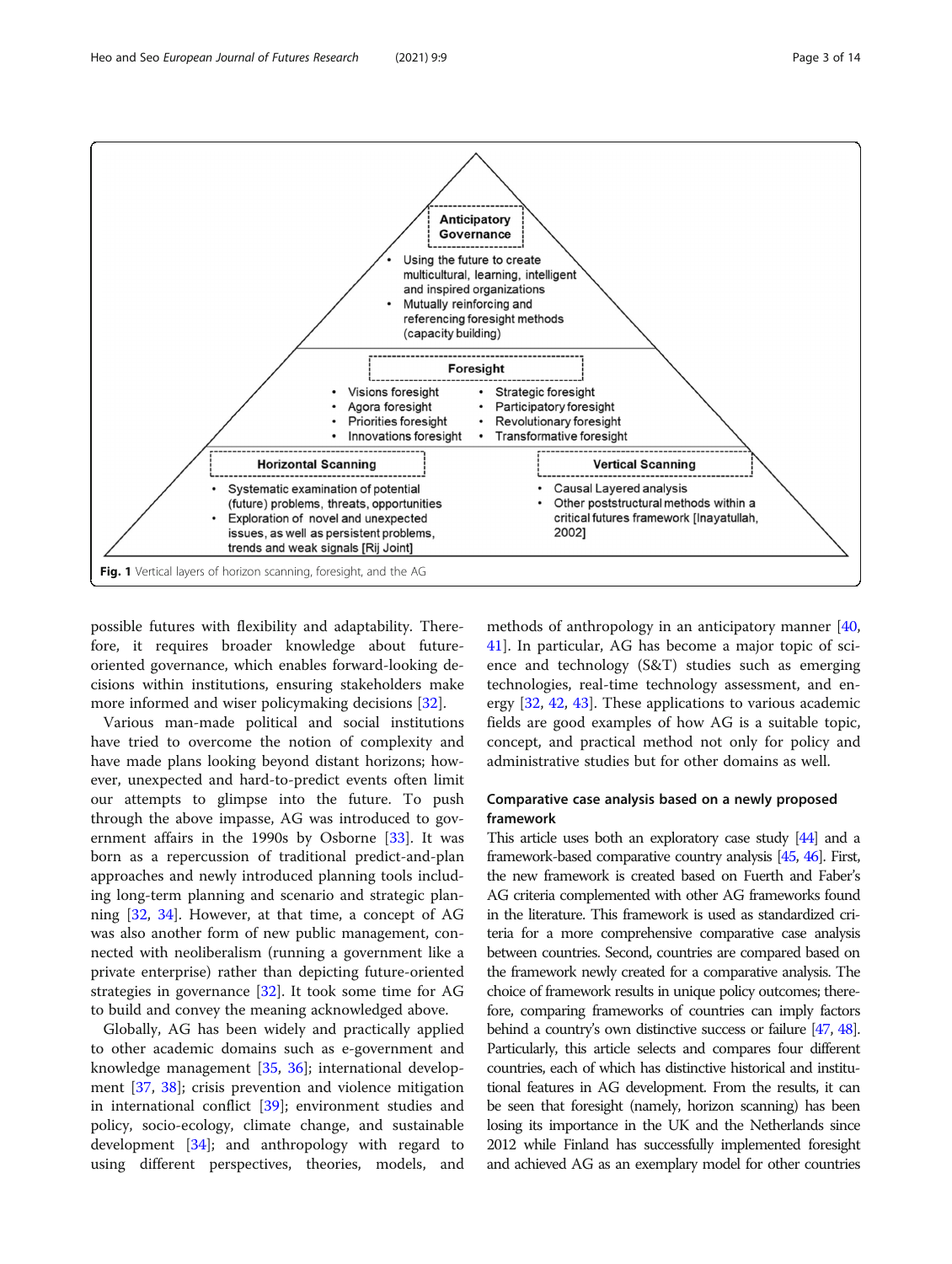to follow since the 1990s. In particular, Korea experienced a 40-year-long foresight deadlock and has only recently reinitiated a national foresight-linked AG. Third, the process and rationale for the exploratory case study is rather straightforward in this article structure. Taking into account the research questions, "why" and "how," the exploratory case study would be more practical in providing detailed but underlying information and meaningful implications that this article delves into [\[49](#page-12-0), [50\]](#page-12-0). This approach tends to focus on some representative examples of institutional measures, followed by a summarization of historical differences between countries [[51,](#page-12-0) [52](#page-12-0)]. Fourth, to achieve validity and reliability, data are collected mostly by qualitative methods such as literature analysis, meeting materials, and a review of various government reports (including internal ones). Beside these methods, various sources of information including academic and professional experiences of the authors, experts' opinions, and internal and official communications are included to enrich the case study further.

A few caveats regarding the methodology applied should be mentioned. It is inevitable that a frameworkbased comparison may be somewhat intuitive and rely on the viewpoints of experts. First, the assessment of AG can be rather partial and incomplete. However, all the topics covered here are too large and complex to fit into this short article. Assessing the quality of AG is part of the wider task of judging the overall quality of governments and public institutions. For example, both topics and elements of "anticipatory" can be attributed to good governance [[11\]](#page-11-0). Second, assessments of the quality of AG involve an exercise of judgment that can be potentially biased. The above countries have different institutional setups including research infrastructures and styles of governance. Therefore, this article is not attempting to question the degree to which the prevailing political-foundational context is supportive. Rather, we wish to focus on the capacity and conditions of AG once the basic context has already (or mostly) been assured and is in place.

# Results

# A new framework as an analytical foundation

This section outlines a new framework based on Fuerth and Faber's AG criteria [\[1\]](#page-11-0). To begin with, a number of frameworks along with their criteria taken from the key AG literature have been reviewed as seen below in Table 1. The literature selected is limited to the most relevant spheres in order to focus on foresight-linked AG in government affairs.

For the new framework, this article combines Fuerth and Faber's three criteria with other criteria taken from the above AG literature [[1\]](#page-11-0). Fuerth was the structural founder of AG in government affairs. He applied AG to the Clinton administration in a practical, immediate, and time- and cost-efficient manner. He made a clear distinction with foresight explaining that AG is "a scalable system of systems" and "a system of institutions, rules and norm" [[1\]](#page-11-0). Fuerth and Faber list three core criteria as the systemic approach to be taken when a government utilizes foresight in policymaking and implementation, namely, (1) foresight system, (2) networked system, and (3) feedback system [\[1](#page-11-0)].

Based on Fuerth's notion of an "open-minded institutional culture" [\[9](#page-11-0)], this article introduces the idea of a "continuity system" as a new criterion. This concerns

Table 1 Anticipatory governance framework with criteria in key literature

| View on literature                        | AG criteria                                                                                                                                                                                                                                                                                                                                                        |
|-------------------------------------------|--------------------------------------------------------------------------------------------------------------------------------------------------------------------------------------------------------------------------------------------------------------------------------------------------------------------------------------------------------------------|
| Governance transform [53]                 | (a) Emerging trends oriented from current issues driven,<br>(b) Long-term and strategic planning from short-term decision-making<br>(c) Statewide plans with shared vision and goals from individual agency plans and objectives<br>(d) Holistic approaches to crosscutting issues from piecemeal solution to immediate problems                                   |
| System for the AG [9]                     | (a) Foresight system<br>(b) Networked system for integrating foresight and the policy process,<br>(c) Feedback system to gauge performance and also to manage "institutional" knowledge,<br>(d) Open-minded institutional culture                                                                                                                                  |
| Strategic design [54]                     | (a) Vision of preferred futures that resonate strongly with people's values and aspirations,<br>(b) Intelligence to identify critical emerging issues,<br>(c) Strategy development to translate aspirations into realities                                                                                                                                         |
| Assessing the quality of the AG<br>$[10]$ | (a) Planning processes and foresight,<br>(b) Policy and regulatory framework,<br>(c) Policy and regulatory framework,<br>(d) Representation of future interests,<br>(e) Performance measure and reporting<br>(f) Resilience, risk reduction, and emergency management,<br>(q) Mechanisms for problem solving and consensus building for long-term policy challenge |
| Science Technology studies [32, 42]       | (a) Foresight as an anticipation and assessment of new and emerging technologies,<br>(b) Engagement with the lay public to identify society concerns to R&D processing,<br>(c) Empowerment and integration for creation of opportunities and further long-term reflective capacity<br>building                                                                     |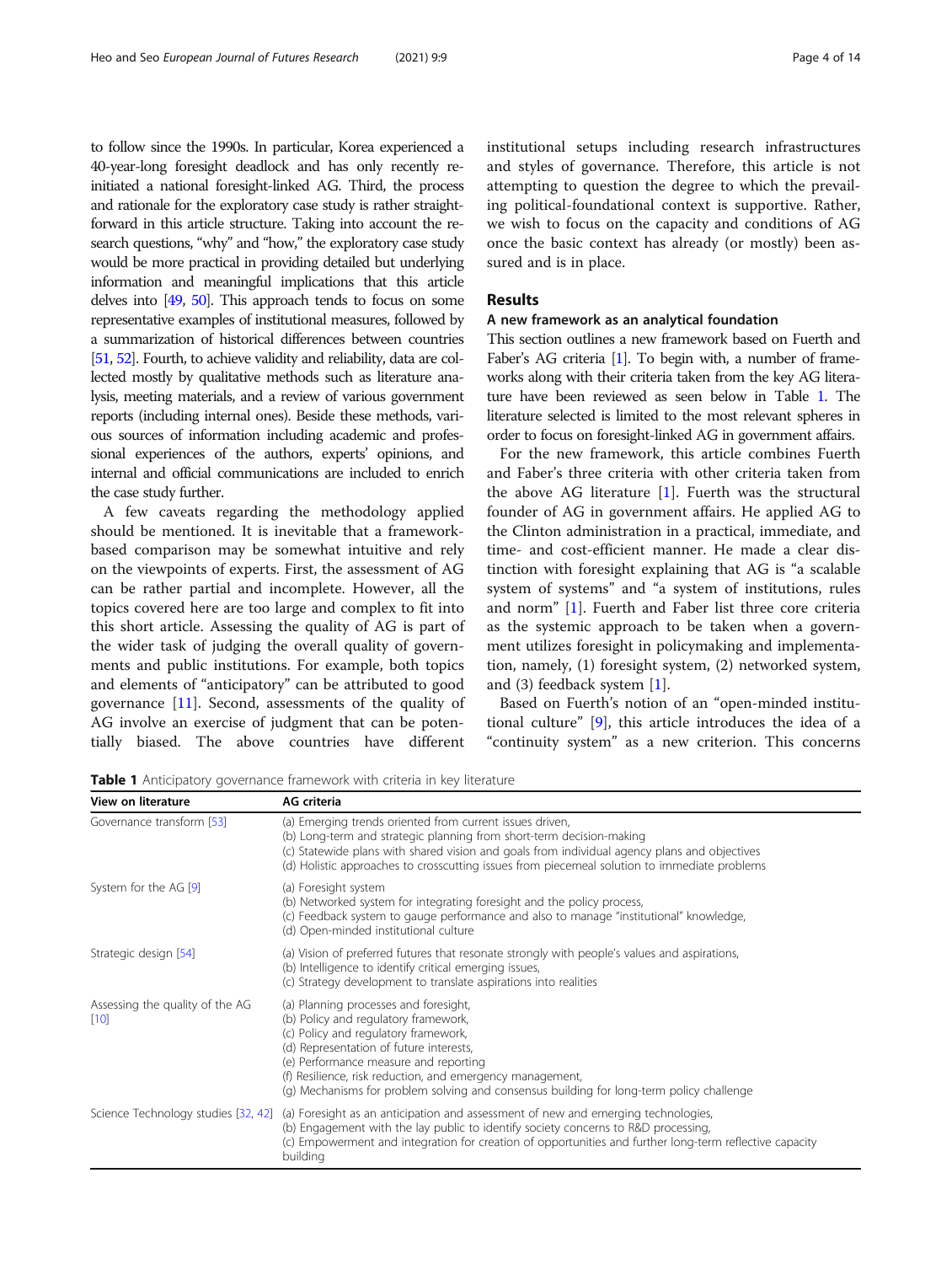the meaning of organizational and individual capacitybuilding for continued foresight and the sustained operation of AG. Continuity system is derived from an indepth review of the various AG criteria listed in Table 2. The original Fuerth and Faber framework attempts to overcome the inherent vagueness or limitations within the foresight process. They then introduced an organizational modification and a readjustment of government systems and decision-making structures. However, this practicability and applicability also reveals some limitations including the myopic view of the objective of AG and a lack of continuity due to a "onetime" implementation paternal practice. AG needs to be implemented on a long-term basis for review, evaluation, and refinement because foresight is about studying future-oriented perspectives and looking beyond the present. Rather than focusing on temporary systems or organizational modifications, a foresight-linked AG should maintain a sustainable operation by internalizing forwarding-looking attitudes and future-oriented minds. Without exaggeration, the continuity system assumes to be a precondition for initiating and continuing AG.

Table 2 depicts the new framework along with new criteria including the capabilities and systems for the further comparative analysis of countries. In the table, a system denotes a governance tool to achieve or even reinforce named capabilities. In the next section, based on this new integrated framework, the AG capabilities and systems of Finland, the UK, the Netherlands, and Korea are compared.

# Analysis of countries based on the new framework Finland's AG: role model

Against the backdrop of the economic crisis in 1990, the Finnish parliament began drafting new national structures and processes for a foresight-linked AG [\[55,](#page-12-0) [56](#page-12-0)]. Since then, Finland's foresight capability and futureoriented policies have served as an exemplary model for other countries  $[57-62]$  $[57-62]$  $[57-62]$  $[57-62]$  $[57-62]$ . Under the umbrella of "visionary politics," Finland utilizes various foresight programs to make policies and decisions [\[61,](#page-12-0) [63\]](#page-12-0). It means that

Finland conducts extensive futures research through AG for the future of its state affairs. In this regard, Finland has four networked but rather independent main actors, namely, (1) administration, (2) parliament, (3) research institutions, and (4) social and academic societies. Close coordination between the Prime Minister's Office (PMO) foresight functions the Parliamentary Committee for the Future (PCF), other research and academic institutes, and interest groups utilizes foresight results and applies them to a policy-making and relevant futureoriented programs. These actors cooperate and sometimes challenge one another over the implementing of foresight and feedback processes ultimately sustaining AG. Table [3](#page-5-0) below summarizes the analysis of Finland's AG under the proposed new framework.

The foresight unit of the PMO issues the Government Report on the Future on a 4-yearly basis (each electoral period) [[64\]](#page-12-0). The PMO usually defines targets and common themes and coordinates foresight activities with experts in the country's ministries. The Prime Minister also leads and appoints a minister group, namely, the Government Foresight Group, which is responsible for leading national joint foresight activities with relevant stakeholders and making this operation visible [[60\]](#page-12-0). They produce 12 sectoral future reviews to examine issues based on their ministries' perspectives and capacities. If this review process proves the applicability and feasibility of a foresight outcome, the implementation is facilitated, and the project launched [\[65\]](#page-12-0). In addition, the PMO and the ministers' group together provide spheres for futures-oriented discussions, but the role concerning the results of the discussions has been rather limited.

The PCF connects private, informal, and nongovernmental societies to take part in foresight projects and review government future reports, and functions as a place for anticipatory learning (e.g., as an education and training venue). First, the PCF creates networks for Finland's forward-looking discussions and systemic crowd sourcing from the public to devise its own foresight projects (e.g., 2009 Government Foresight Report on Long-term Climate and Energy Policy [\[66\]](#page-12-0), the Radical Technology Inquirer project launched by the PCF in 2012 [\[67](#page-12-0)]).

Table 2 New anticipatory governance framework with criteria

Criteria Capability [C] and System [S]

| ------               | $\epsilon$ capability $\epsilon$ and $\epsilon$                                                                                                                                                                                                                                                                                   |  |
|----------------------|-----------------------------------------------------------------------------------------------------------------------------------------------------------------------------------------------------------------------------------------------------------------------------------------------------------------------------------|--|
| Foresight<br>system  | [C] Gathering of long-range information; disciplined analysis, predicting future contingencies of interest, backcasting for vision, strat-<br>egies, and actions, forward engagement<br>[S] Influential and independent foresight entity to offer a protected space                                                               |  |
| Networked<br>system  | [C] Leadership with commitment, effective communication, inter-ministerial and regional coordination, integration of foresight and<br>the policy process<br>[S] Hub and spoke-based governance with networking integrator, venue for public participation                                                                         |  |
| Feedback<br>system   | [C] Watch and audit, diagnosis with performance evaluation, trial-and-error, indicator checking, recalibration, organizational learning<br>[S] Feedback mechanism and institutional knowledge management                                                                                                                          |  |
| Continuity<br>system | [C] Internalization, open-minded institutional culture, anticipatory action learning, foresight receptivity with orientation to action, fu-<br>ture fluency of professionals, future literacy for the public<br>[S] Formal training and re-education process, repetitive and constant practice, academic and research institution |  |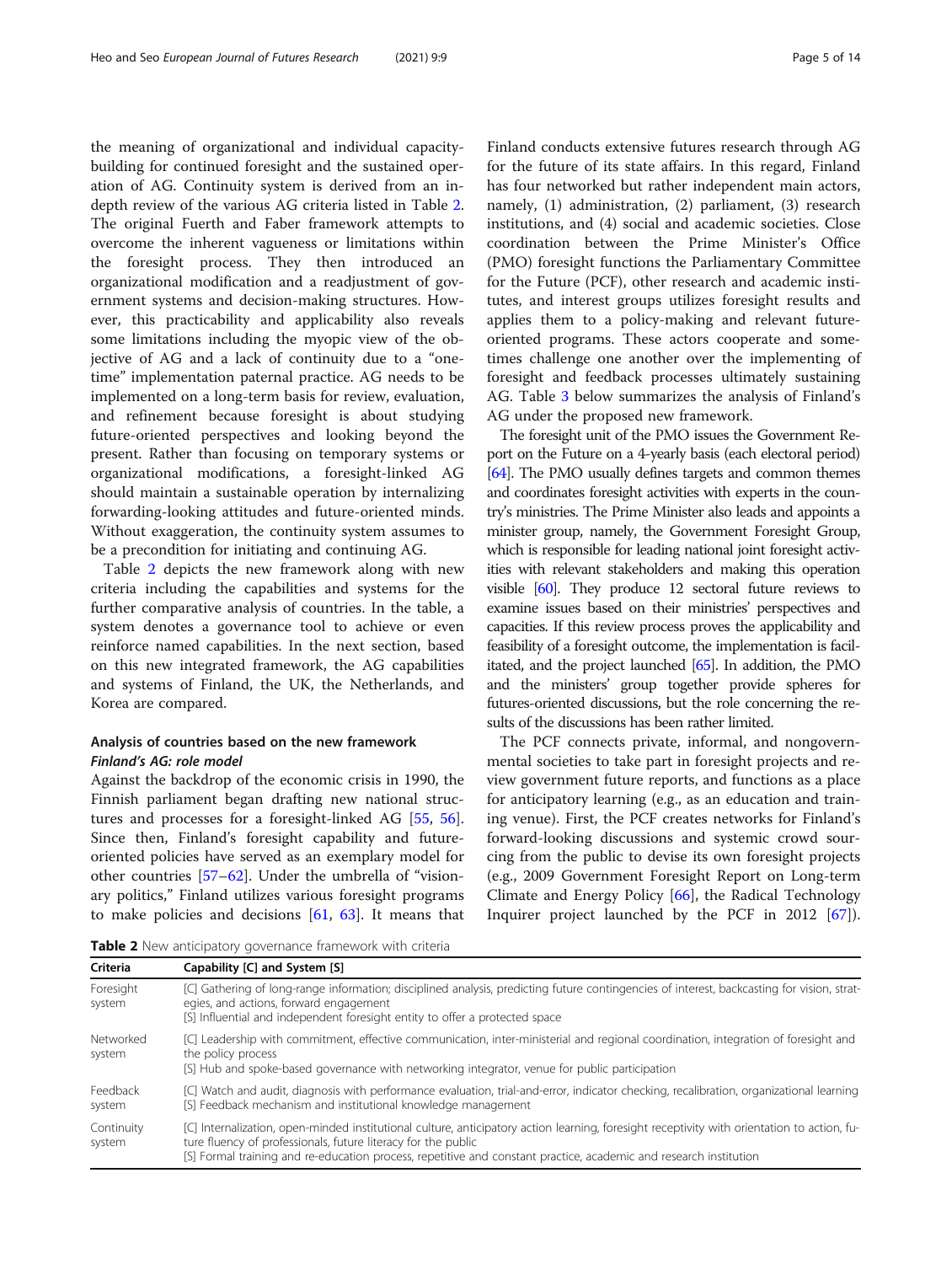<span id="page-5-0"></span>Table 3 Finland's AG level under the new framework

| Criteria          | Finland capability and system                                                                                                                                                                                                                                             |
|-------------------|---------------------------------------------------------------------------------------------------------------------------------------------------------------------------------------------------------------------------------------------------------------------------|
| Foresight system  | - Periodic government foresight reports by the Prime Minister's Office<br>- Government Foresight Group organized by ministers<br>[But] The government's role concerning results of the public discussion is rather limited.                                               |
| Networked system  | - National Foresight Network with workshops, events, and expert discussions<br>- Ministry- and regional-level coordination to facilitate a policy integration<br>- Open discussion for non-commercial societies and research/academic institutions                        |
| Feedback system   | - Independent actors including the government, which challenge and overwatch each other<br>- Review by the Parliamentary Committee of the Future on a foresight report<br>- Private-side evaluation on foresight process and policy integration                           |
| Continuity system | - Implicit consensus on foresight implementation and a future-oriented culture<br>- Voluntary foresight through a venue for participation<br>- Repetitive practices with various types of foresight projects<br>- Foresight training/education from academic institutions |

Active futures-oriented PCF members facilitate and impact public discussions concerning various foresight themes. Second, during the foresight planning stage, the Committee reviews the first version of the reports on be-half of the entire parliament [[63](#page-12-0)]. Moreover, along with reviews by both the PMO and private expert groups, the PCF evaluates again the effectiveness of the preparation processes a year after the approval of the reports [[59](#page-12-0)]. Third, the PCF has been an arena where typically young or newcomers in politics have orientated their future-oriented attitudes and learned how to cooperate with other parliament members, especially future-oriented seniors. The PCF works on a consensus basis, in order to support its members to develop a common view of future possibilities.

A major strength of Finland's AG system remains in its networking actors. In a country of around 5.5 million people, 700 members both from public and private sectors represent the country's futures-oriented interest groups. These futureoriented, non-formal, and non-commercial societies and research institutions attempt to impact national decisionmaking. Sometimes, they compete with one another but ultimately discuss the better future of Finland. First, the administration along with the Finnish Innovation Fund (SITRA) operates the National Foresight Network and conducts monthly meetings and Foresight Friday gatherings [\[57](#page-12-0)]. It aims at "raising awareness of Finland's new challenges and opportunities so they can be discussed, studied, and considered in decision-making" [\[68](#page-12-0)]. Second, various research and academic institutions such as Finland Futures Research Centre, the Academy of Finland, SITRA, Futures Studies Society of Finland, and the FinnSight network coordinate and implement various foresight projects in a joint manner [\[60](#page-12-0)– [62\]](#page-12-0). Their repetitive foresight practices provide an opportunity to enhance the future fluency of professionals and future literacy for the public. Besides, foresight is an important side activity for many institutes, e.g., Business Finland finances innovation activities of Finnish firms.

# AG of the UK and the Netherlands: lessons learned

Horizon scanning activities of both the UK and the Netherlands seem to have disappeared with little trace [[69\]](#page-13-0). The horizon scanning programs in both countries were established as a core activity for a foresight-linked AG, but were abandoned by both governments. The academic literature regards both countries as exemplary models, but in reality, few such activities and applications to policies have been achieved since 2012. In particular, the COVID-19 pandemic has triggered much criticism toward the UK government which has long neglected warnings from horizon scanning and insisted on "conclusive evidence-based" policymaking instead [[70,](#page-13-0) [71\]](#page-13-0).

In the UK, the Horizon Scanning Centre was established in 2005. Despite also having founded the Foresight Programme, they both analyzed the futures domain [\[69](#page-13-0)]. The UK then introduced horizon scanning which can be used by all departments and agencies [[72](#page-13-0)]. At the beginning, horizon scanning activities in the UK focused on a classical, wide-spectrum analysis of all economic sectors and promising technologies (Delta Scan) and then evolved to more focused approaches such as intelligent infrastructures, tackling obesities, and flood and coastal defense (Sigma Scan) [\[19](#page-12-0), [69\]](#page-13-0). Unlike a foresight practice that looks at big issues 20–100 years into the future, the UK horizon scanning was made available to discrete issues among the entire spectrum of public policies 10–15 years into the future [\[73\]](#page-13-0). To meet the diverse demands of public policies, UK promoted cross-departmental activities while facing multi-disciplinary challenges proactively. It also emphasized the importance of fostering a future-oriented attitude and culture among government officials. In March 2014, the Horizon Scanning Programme Team was created after the Cabinet Office's Horizon Scanning Secretariat merged with the Government Office of Science's Horizon Scanning Centre [\[20](#page-12-0)].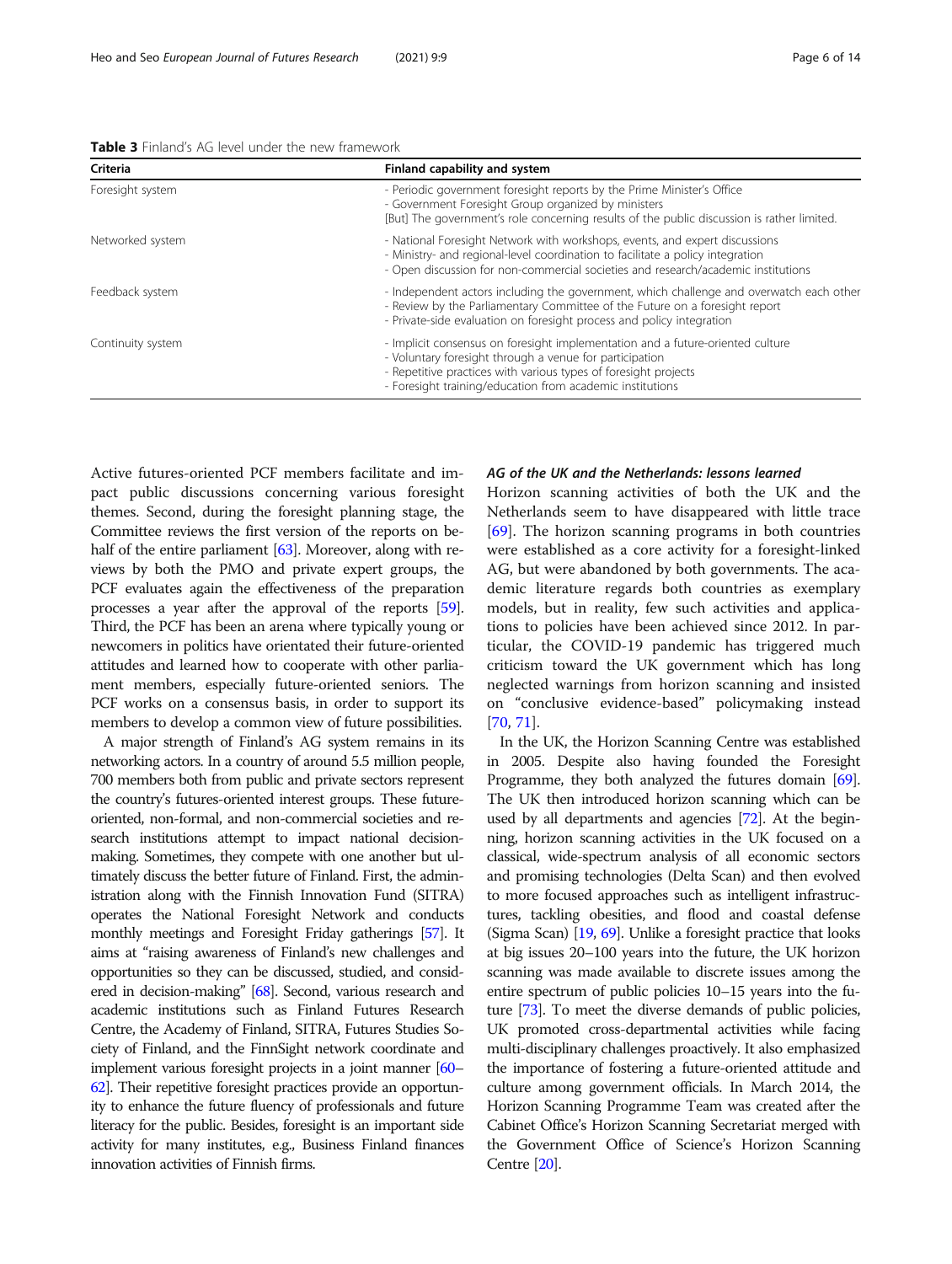The distinctive features of the UK's horizon scanning were about feeding evidence-based policies into each department and its decision-making [\[22](#page-12-0)]. The UK horizon scanning relied on robust evidence and well-designed, conclusive studies [[71\]](#page-13-0). It was inevitable that its scanning drew upon the S&T bases because the UK's scanning function had been under the Office of S&T [\[72](#page-13-0)]. These scanned outcomes were used as basic information, indicators, and a scoping device for specific strategic and forward-looking functions such as scenario building, technology assessment, and strategic foresight. The outcomes also supported an appraisal of the longterm agenda residing across the government. It was for the government to test the resilience of the policy drafts of each department [\[22\]](#page-12-0). However, an increasing number of scientists within the current civil service system jeopardized the transformation of horizon scanning into a future-oriented process that allows "unasked questions" to be asked or the "unknown unknown" to be identified. The UK's horizon scanning started to have a distance from systematic and imaginative analysis of trends, risks, and possibilities around the government.

The UK's horizon scanning also maintained fairly fragmented project operations. It means that the scanning authority's core responsibility was to coordinate the scanning activities of different departments that would otherwise implement them in a fragmented way [\[69](#page-13-0)]. The fragmented approach somewhat allowed for more rapid scanning and filled a specific gap in government officials' understanding of policies. However, this fragmentation resulted in less in-depth scanning activities and the duplication of departmental efforts [[72\]](#page-13-0). These rather narrow and duplicated outcomes did not provide a reasonably objective foundation for the necessary political process that leads to implementable policies. Often lengthy and poorly presented scanned output does not translate well for ministers and senior officials. Decision makers, usually enduring busy daily lives, often have difficulty in finding time to engage with the output which might not impact anything for up to 50 years [\[74](#page-13-0)]. In other words, it is easier to ignore.

When implementing horizon scanning activities, there was weak integration among UK departments, particularly between the decision makers and participating stakeholders [\[74](#page-13-0)]. The UK had an extensive network of participating actors for horizon scanning. The Horizon Scanning Centre was the networking venue for the Foresight Directorate, the Research Councils, the Government's Chief Scientific Adviser, the Prime Minister's Strategy Unit, the Future Security and Intelligence Outlook Network, and the Departmental Chief Scientific Advisers [[72](#page-13-0)]. There were communities of interest such as the Horizon Scanning Private Sector Network, Global Futures Groups, and a network of future analysts (FAN Club) as well [[19,](#page-12-0) [20](#page-12-0)]. However, they were not centrally coordinated and managed by the Horizon Scanning Centre. (This malfunction triggered the above institutional merges in 2014.) This lack of integration was due to departmental silos which make scanning unsystematic [[72\]](#page-13-0). These silos also meant that including outside sources of information and expertise became difficult.

Despite many foresight activities having been done through horizon scanning nationwide over the last 20 years, UK horizon scanning is only now evaluated as having "no comprehensive understanding across government as a whole of the future risks and challenges facing the UK" ([\[75](#page-13-0)] , p.3). The scanning project only lasted for around 2 years, with an addition year for evaluation [\[69](#page-13-0)]. On paper, the UK seems to have good foresight and horizon scanning functions. However, in reality, the administration does not value sufficiently preparing for the future while lacking in coherence in planning which ultimately risks misinterpretation for future policymaking [[76\]](#page-13-0). The analysis of the UK's AG based on the newly proposed framework is listed in Table [4](#page-7-0) below.

The Netherlands established the Commission for Consultation of Sector Councils (COS) in the 1980s. The COS was created to connect the government, researchers, and societies while identifying and formulating strategic knowledge relevant to Dutch policy domains and their departmental policies [[19](#page-12-0)]. In 2007, it disappeared and changed to the "knowledge chambers," whose horizon scanning function was allocated to the newly formed Knowledge Directorate of the country's Ministry of Education, Culture, and Science [\[19\]](#page-12-0). Recently, horizon scanning in the Netherlands is largely implemented as a part of the European Union's horizon scanning activities.

In 2004, the COS initiated national horizon scanning activities which seek to identify future problems, threats, and opportunities in all policy domains [\[19\]](#page-12-0). Similar to the UK, the role of the horizon scanning body in the Netherlands was to facilitate cross-departmental scanning activities and overarching studies that include as many societal domains as possible [\[19,](#page-12-0) [20\]](#page-12-0). The main objective of the scanning was to make the Netherlands more sustainable and its policymaking more resilient. Its horizon scanning supported the framing of policies in a more future-oriented manner by scanning over the wider societal dimensions (environment, energy, health, longevity, welfare, human rights, integration of society, law-based democratic society, foreign affairs, etc.) [\[19](#page-12-0)]. In addition, scanned outputs were utilized as the foundation of the strategic planning and prioritizing of research by the National Funding Agency [\[19\]](#page-12-0).

Based on the COS's focus on participative foresight, a wide range of participation was encouraged in Dutch horizon scanning activities such as the Horizon Scan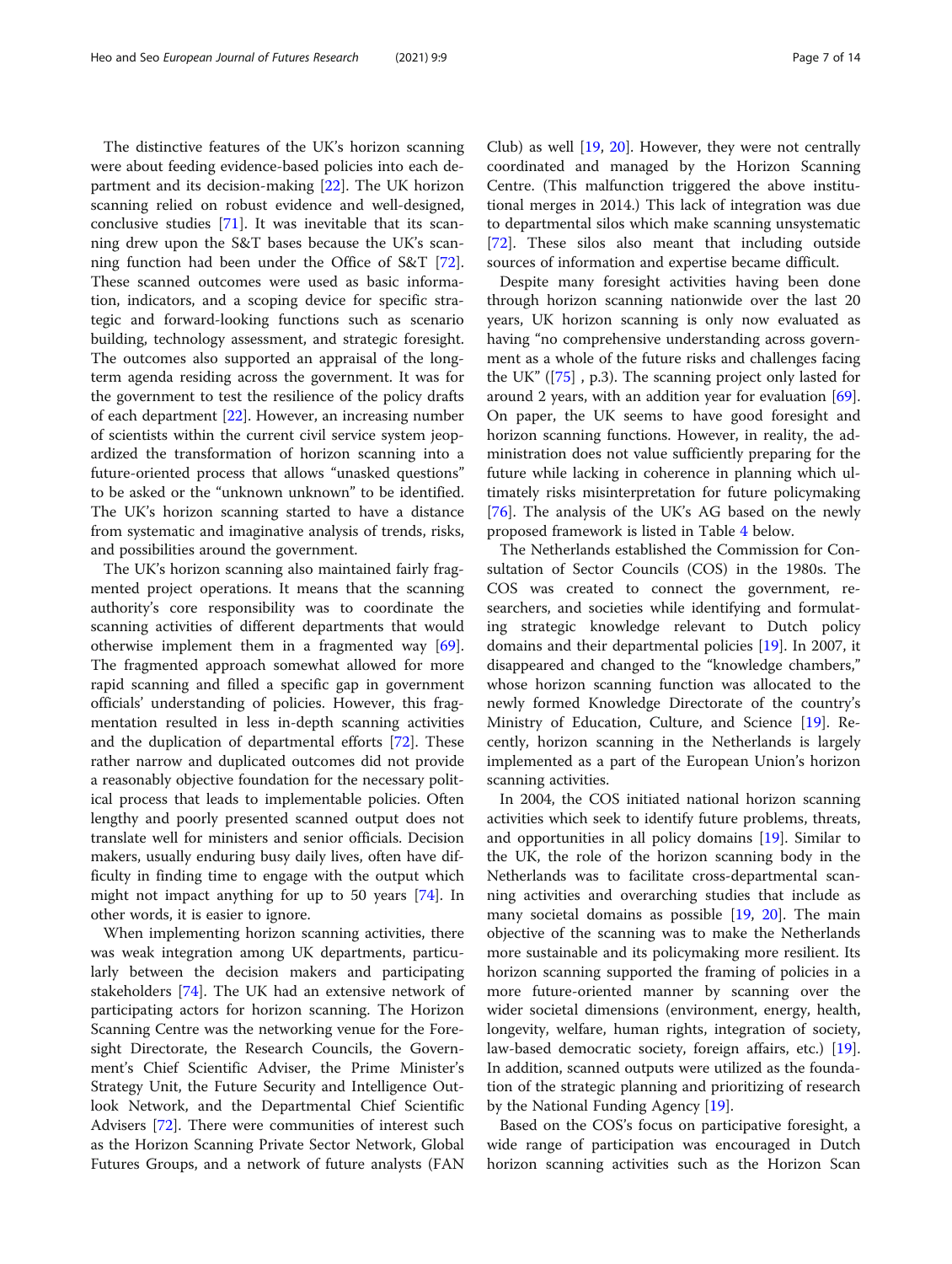<span id="page-7-0"></span>Table 4 The UK's AG level under the new framework

| Criteria             | UK capability and system                                                                                                                                                                                                                                                                                                                                                                                                                                                                                |
|----------------------|---------------------------------------------------------------------------------------------------------------------------------------------------------------------------------------------------------------------------------------------------------------------------------------------------------------------------------------------------------------------------------------------------------------------------------------------------------------------------------------------------------|
| Foresight<br>system  | - Foresight projects by the government's Foresight Programme<br>- Horizon Scanning Programme Team to feed the evidence-based policies<br>[But] The heavy reliance on robust evidence and well-designed jeopardizes transformation of horizon scanning to a future-oriented<br>process that allows to identify "unknown unknown".                                                                                                                                                                        |
| Networked<br>system  | - Horizon Scanning Programme Team as a central coordinating body<br>[But] The UK horizon scanning is fairly fragmented, and strong department silos have a scanning not systemic and make difficult<br>departments to integrate.<br>- Policy debate, roundtable discussion, workshop with different stakeholders<br>- Many communities of interest including the Horizon Scanning Private Sector Network<br>[But] The above silos make difficult to include outside information and external expertise. |
| Feedback<br>system   | - Evaluation of the reports and policies through extranet, peer review, discussion groups<br>- Workshops devoted to test departments' strategies on resilience with the scanned output<br>[But] The projects only lasted for around 2 years with further 1-year follow-up despite it was four or five to be underway.                                                                                                                                                                                   |
| Continuity<br>system | - Many repetitive foresight and horizon scanning projects since the establishment of UK Foresight Programme in 1994<br>[But] It disappeared with little trace since 2012.<br>- Foresight academic institutions: Manchester Institute of Innovation Research, the University of Sheffield's Regional Technology<br>Foresight, Oxford Martin School                                                                                                                                                       |

Report 2007 and Horizon Scan 2050. Various networking bodies including an advisory group composed of government officials from ministries and internal workshop with employees shaped the scanning processes [[20\]](#page-12-0). All stakeholders including the public had an opportunity to suggest new issues and comment on government-suggested concerns through an open internet site [\[19](#page-12-0)]. For example, the government uploaded the scanned output at an early stage of the project and then received the stakeholders' opinions regarding the plausibility and impacts of the policies. Above all, its unique issue-based clustering approach for assembling potentially impact-rich interactions of policies was supported by creative group-thinking exercises.

The Netherlands's horizon scanning in 2007, namely, the Horizon Scan Report 2007, revealed various issues. While its time horizon was very long term, its policy focus was to identify important shorter-term issues that needed to be incorporated in the current policy agenda for a period from 2 to 3 years [\[77\]](#page-13-0). It embedded the danger of focusing too much on near-term issues while neglecting to explore novel and unexpected ones. Moreover, similar to the UK, the decision makers downgraded the importance of scanned outputs because of their lack of depth which was caused by insufficient resources to deepen the most alarming issues [\[77](#page-13-0)]. Presentday policymaking in the Netherlands tends to rely more on model-based forecasting, and not on horizon scanning data.

In 2012, the Netherlands Study Centre for Technology Trends (STT) implemented a foresight project called Horizon Scan 2050 [\[78](#page-13-0)]. Unlike in 2007, the STT chose a broad perspective and a specified long perspective up till the year 2050. It also applied a clustering approach, namely, those of a thematic nature such as gaming, information technologies, and labor [\[78](#page-13-0)]. The Horizon Scan 2050 used all levels of formal and explicit techniques including workshops, expert views, and desk research. It attempted to achieve a creative process of collective sense-making through gathering and synthesizing observations [[21\]](#page-12-0). However, the Netherlands's own national horizon scanning no longer exists alone and belongs to the European Union's horizon scanning activities. Analysis of the level of the Netherlands's AG based on the proposed new framework is listed in Table [5.](#page-8-0)

#### Korea's AG: re-starting after a 40-year-long deadlock

The unique feature of Korea's AG is that its foresight and AG underwent a period of deadlock for 40 years. Foresight was first introduced in 1968 by the Year 2000 Committee, while foresight outcomes were used as a theoretical basis to drive economic and industrial development policies [[79\]](#page-13-0). After the Korean War, the Korean political and economic situation assumed Westernstyled modernization as the desired "one future" [[79](#page-13-0)– [81\]](#page-13-0). Building national competitiveness including wealth and strong military power was set as the nation's utmost vision and top policy priority. All economic and political policies were designed to overcome postwar poverty and the political and ideological confrontation between North and South Korea. Therefore, it was inevitable that a foresight-linked AG would go through an assimilation process with a "development agenda". It is understood as national short-term planning in order to implement an "economic growth first" agenda.

Despite all the above, Korea intermittently implemented foresight projects. As a form of long-term planning and strategy, research institutes under the strong leadership of each regime prepared and published foresight reports. For example, after the Asian Financial Crisis in 1997, foresight policy integration started to gain traction in government affairs and various agendas [[79](#page-13-0), [82\]](#page-13-0). The milestone foresight report written by Alvin Toffler in 2001 was prepared and implemented interministerially and region wide under strong leadership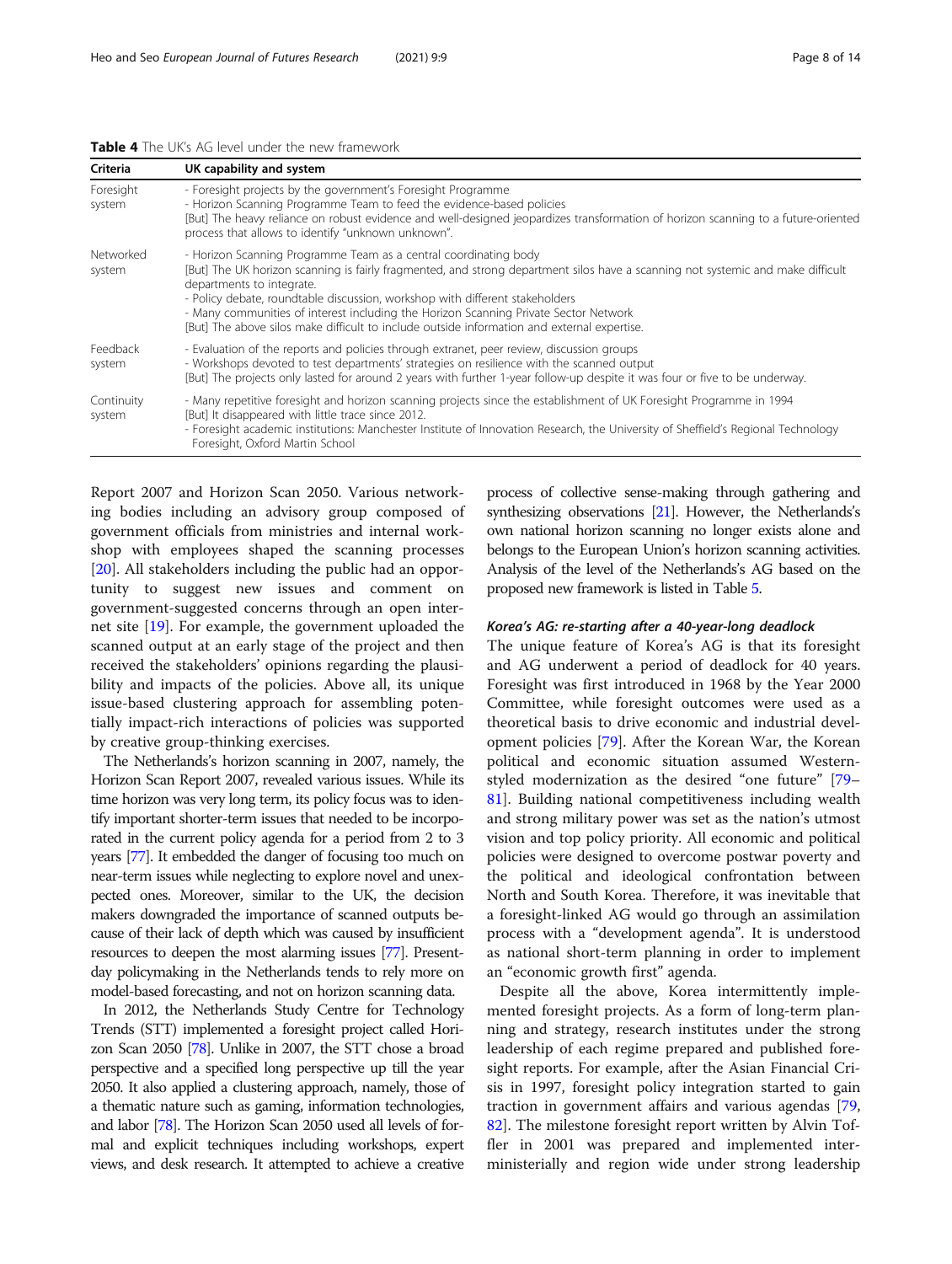<span id="page-8-0"></span>

| <b>Table 5</b> The Netherlands's AG level under the new framework |  |
|-------------------------------------------------------------------|--|
|-------------------------------------------------------------------|--|

| Criteria             | The Netherlands capability and system                                                                                                                                                                                                                                                                                                          |
|----------------------|------------------------------------------------------------------------------------------------------------------------------------------------------------------------------------------------------------------------------------------------------------------------------------------------------------------------------------------------|
| Foresight<br>system  | - Two planning bureaus including the Central Planning Bureau in charge of horizon scanning<br>[But] The present-day policy-making tends to rely more on evidence-based forecasting for each issue cluster, not the horizon data.<br>It means scanned outputs tend to be short-sighted while neglecting to explore novel and unexpected issues. |
| Networked<br>system  | - Internal workshops with experts and advisory group composed of the government officials from ministries<br>- Citizen and stakeholder's participation on project through workshops and open internet site<br>- Issue clusters facilitated by creative group thinking exercises                                                                |
| Feedback<br>system   | - Networked bodies as an evaluator and reviewer during the project implementation<br>[But] It is hard to find feedback system after a project is finished and the final is released.                                                                                                                                                           |
| Continuity<br>system | - Two published major reports of horizon scanning.<br>- [But] Since 2012, no scanning report has been published by the Dutch government alone.<br>- Now, most of horizon scanning functions of the Netherlands are as a part of the European Union's horizon scanning activities.                                                              |

and an orientation to action the presidential office [\[83](#page-13-0)]. Toffler's foresight known as "knowledge-based society" was fully integrated into the national vision and policies. Having this initiation, various foresight-linked AG institutions were established [[79\]](#page-13-0). In the administration, the Long-Term Strategy Bureau in the Ministry of Strategy and Finance in 2012, the Ministry of Information and Communication's Future Strategy Office in 2005, and the Secretary for the Future in the President Senior Secretary for the National Planning Office in 2008 all conducted foresight activities. Committees including the Presidential Council for Future and Vision in 2008, the Research Committee of Future & Fusion in the PMO in 2014, and the Future Preparation Committee in the Ministry of Science and Technology (S&T) in 2013 were also assembled for greater policy integration. However, it was mostly implemented in the middle of each administration's office period and on needs basis of the government [[84\]](#page-13-0). In short, the feature of foresight policy integration in Korea could be described as governmentled, unilateral national planning and policymaking. Analysis of the level of Korea's AG based on the proposed framework is listed in Table 6.

Amid this lack of vividness in terms of AG, led by a few futures researchers and futures-oriented key figures, a significant leap-forward has been identified recently. In 2013, as the first government-approved foresight and futures studies institution based on S&T, Korea Advanced Institute of Science and Technology (KAIST) opened the Graduate School of Future Strategy in Korea's administrative capital Sejong to educate and train professionals in foresight with advanced academic degrees [[79\]](#page-13-0). Since 2013, foresight has started to gain in social, economic, and political importance within government affairs especially policymaking. In 2018, as the most comprehensive foresight-linked AG coordinating body, the National Assembly Futures Institute (NAFI) was finally established in the Korean National Assembly [[79\]](#page-13-0). Taking the SITRA and the PCF of Finland as a role model, in 2018, NAFI was established to be an exclusive, competitive,

Table 6 Korea's AG level under the new framework

| Criteria             | Korean capability and system                                                                                                                                                                                                                                                                                                                                  |
|----------------------|---------------------------------------------------------------------------------------------------------------------------------------------------------------------------------------------------------------------------------------------------------------------------------------------------------------------------------------------------------------|
| Foresight<br>system  | - Foresight reports produced from research institutions<br>[But] They were intermittently published on a needs basis of the government and tainted as a decoration to political agenda and<br>economic plans.<br>- A recently established National Assembly Futures Institute (NAFI) in 2013<br>[But] It is still in infancy so many limitations still exist. |
| Networked<br>system  | - Strong commitment of leadership and highly centralized structure<br>[But] Instead of being networked, Korea rather has a government-led unilateral foresight.<br>- Various high-level foresight entities in various ministries and bureaus<br>[But] They are fragmented and guickly dis-established by political needs and changes.                         |
| Feedback<br>system   | - Expert review and committee's formal evaluation process on foresight report<br>[But] It is also standard process for all government reports, not just for foresight tasks.<br>- Regular parliamentary inspection<br>[But] There is no parliamentary review based on a future-oriented attitude*.                                                            |
| Continuity<br>system | - Its early initiation of the AG in 1968<br>[But] Korea experiences the 40-year-long deadlock of foresight and the AG until 2013<br>- Government-approved education institutes established in 2012<br>- Mandatory foresight training for all government officials in 2020<br>[But] It is still in infancy so many limitations still exist.                    |

\*In 2001, the Special Committee for Future Strategy and S&T was established to support evaluations of ministries' long-term planning and strategy. However, due to its temporal standing position, the committee did not fully exercise its power on providing feedback and building routine AG process and quickly disestablished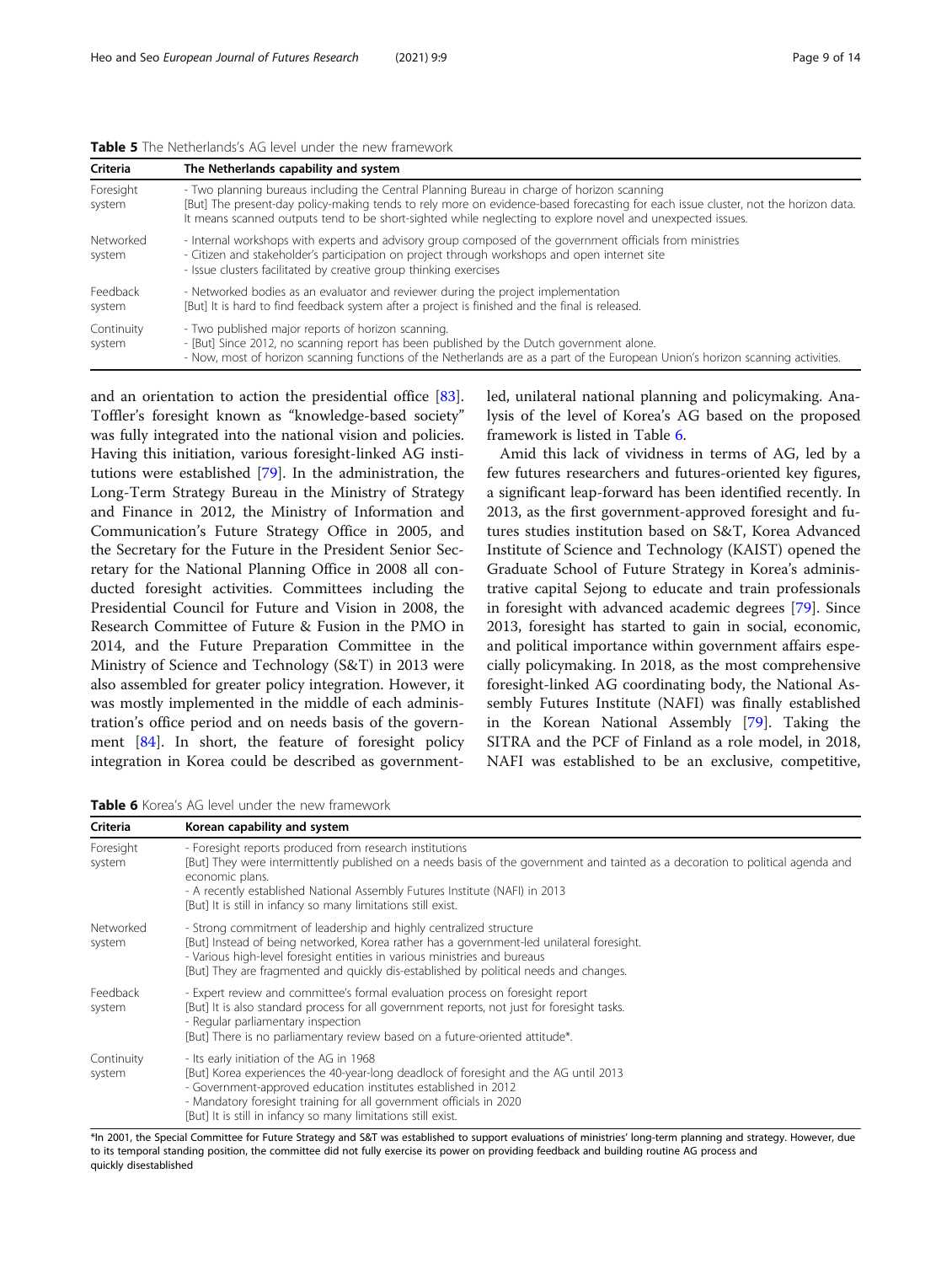permanent, overarching, neutral, and participatory foresight research institute of AG [\[85](#page-13-0), [86](#page-13-0)]. NAFI is to implement national foresight on a regular basis and then manage and control research outputs for the whole country under the AG scheme.

#### Summary of the comparison

Based on the above comparative analysis, this article identifies that the consequences of a foresight-linked AG are different in each country. Finland has continuously implemented foresight in government affairs. Unlike Finland, however, the UK and the Netherlands have not actively utilized their national horizon scanning activities since 2012. Indeed, Korea is a unique case in this regard. Despite its early start in foresight in the 1960s, Korea did not properly implement a foresight-linked AG. However, recently, Korea has re-started its national foresight to achieve AG through establishing a foresight-dedicated research institute in 2018, the NAFI.

The AG level of each country reveals distinctive implications. First, Finland values its public's opinion, and their participatory input can overwhelm the government's influence. For example, the PMO cannot influence the results of a public discussion. Moreover, the PCF works as an education and training venue for young politicians where they learn the values of a foresightlinked AG and participate in a forward-looking manner in their early careers as civil servants. Second, UK did not internalize a forward-looking attitude within the administration where it is rather fragmented while hasty implementation of horizon scanning inevitably lowered the quality of scanned outcomes, resulting in a less indepth practice. Due to this, these outcomes did not properly translate into the "language" of the government's decision makers. No matter how the public and various stakeholders insist on scanning outcomes, the government officials could not place any high value on the importance of the horizon scanning activities. Therefore, the UK government could not properly apply foresight outcomes in the present policy agenda and governmental decision-making processes. Third, for the Netherlands, despite outstanding horizon scanning projects, it is hard to find that the scanned outcomes actually influenced decision makers. The scanned outputs were short-sighted and neglected to explore novel and unexpected issues. Fourth, the history of Korea explains that a foresight-linked AG was treated within the context of a set political agenda with short-term administrative plans and governmental strategies for development. Moreover, the public and scholars from other traditional administrative and academic domains were not ready to accept the values of forward-looking activities and future-oriented minds.

# **Discussion**

# Future receptivity, a forward-looking capacity of "human or people"

The framework-based analysis identifies a common denominator on how to achieve a successful AG and to prevent AG from obsolescent and misinterpretation. It is critical to determine success or failing factors of AG in governmental affairs. The results in a sense explain that all countries appear to meet the basic criteria to some degree. For example, they have (or had) a foresight system including projects and organizations, a system for communication and participation, a feedback system for evaluating and reviewing foresight outcomes, and a certain degree of an education and training system. However, this comparative analysis identifies a very delicate difference, future receptivity: a forward-looking capacity of 'human or people. It may be subtle, but important to countries seeking to start a foresight-linked AG.

For the UK, the Netherlands, and Korea, systems and structures came first before receptivity, a "human or people" capacity to accept and understand the values of foresight. Due to the lack of forward-looking training or education in future-oriented attitudes, decision makers in the government still seek "hard evidence". Consensus from the public and insights from experts such as scholars and researchers are hardly acceptable. Their lack in *future proficiency* makes them reluctant to engage in anticipatory learning which then leads to shortsightedness. In addition, the public do not have sufficient knowledge about AG. Their low future literacy renders them weak when trying to impose their opinions on the policy agenda. It was hard for the public who do not know about the meaning of foresight, to argue with decision makers and reiterate images and view of their "desired future" to policymaking.

#### Implications for newcomers

Each country has a different cultural context, social systems, and political as well as organizational structures. It means that an application of a specific institution or certain system such as a foresight-linked AG which is successfully implemented in one country to other countries is relatively hard. Therefore, for newcomers, a simple but comprehensive and fundamental theme should be suggested in order to achieve AG within an existing system and structure. Taking into account future receptivity mentioned above, two general proposals to initiate and continue a foresight-linked AG are suggested to newcomers, specifically how to build future receptivity for long-term thinking and how to get foresight-linked AG out of the short-term interest sphere.

Newcomers should first set up a mandatory public participation process (or venue of networking) while granting the public power to review and change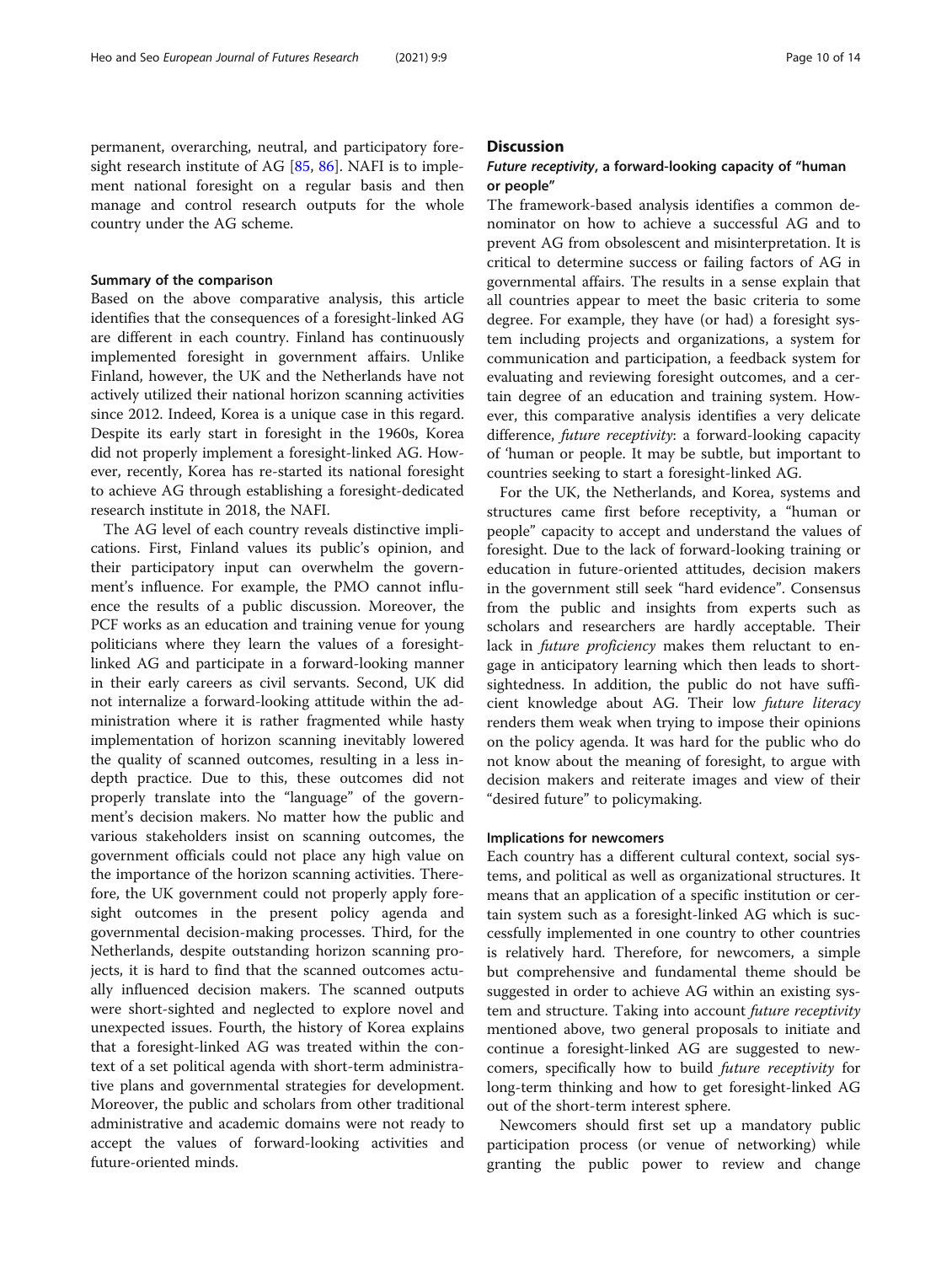foresight outcomes. The needs-based and public-driven policymaking grants a government legitimacy to implement foresight outcomes [\[87,](#page-13-0) [88](#page-13-0)]. Governing bodies should include the public at the initial foresight production stage such as implementing a mandatory survey of the public for a country's long-term plans, development strategies, and even policy-related reports. To facilitate this inclusion and to make this participation easy, it is necessary to establish a nationwide foresight network for the public. This network can build an "anticipatory" culture within societies similar to that of Finland. Increased societal demands for foresight can then push government officials to think openly and liberally, consider alternative futures and strive for a creative vision. It means a country's decision makers including government officials cannot free themselves from the public influence. Public participation in foresight processes allows policy makers and government officials to understand demands as well as future needs of the public. Strong public influence provides continued feedback, and public participation can be a safeguard against an administration's unilateral decisions in long-term planning. In short, it plays a check-and-balance role [\[89](#page-13-0), [90](#page-13-0)]. In addition, a participatory network can strengthen the public ownership of foresight outputs which demands foresight implementation and pushes the application of AG into the sphere of government affairs. Therefore, public participation is at the core of foresight processes and supports sustainable operations of AG.

Both government officials (including those at the senior level) and the public need to understand the values of AG and processes of foresight through education and training. For professionals including government officials, its receptivity is known as future proficiency, a higher level of *future receptivity*. Thinking about future generations and governing a country to them is the responsibility of government actors. It is because the domains of futures are similar to "public goods," which are not automatically provided by individual actors in society. It means that as an initiator of a foresight-linked AG and a facilitator for the public, government officials need to fully understand the meaning of foresight. Taking into account the lessons from Finland, repetitive field practices can foster future proficiency for the professionals. Field practices of foresight and AG, including government-funded projects, can integrate participants including decision makers, scholars, and government officials and ultimately increase the practical applicability of foresight to policymaking. Continued practices shape a foresight-friendly environment within a government and its administration and can become a strong foothold for policy implementation processes. Moreover, the inter- or cross-disciplinary nature of foresight practices can be a great venue for interdisciplinary research that

embraces various academic domains under the value of futures while building a coordinating and learning network. Foresight-linked AG practices and projects can become a catalyst to internalizing a foresight capability for government officials and to distribute knowledge of foresight to other academic domains. This is especially so by including all level of stakeholders including private experts and scholars; they can have an opportunity to practice and apply foresight into real-world cases.

Based on the aforementioned public participation, trained and educated government officials need to include the public in all future-related practices, projects, decision-making, and policymaking. It is almost impossible that the public as a whole is being educated and trained by a certain program or a system directly. It is more about exposure and experience, namely future literacy. As mentioned above, through various participatory processes such as public hearings, citizen panels, survey, and participatory foresight methods (e.g., future cafés, futures workshops), professionals can increase the level of foresight exposure to the public so they can expand their knowledge horizon. The public can be empowered with "anticipatory" and forwarding-looking capacities [[29](#page-12-0), [32,](#page-12-0) [89](#page-13-0)]. If future literacy is well nurtured, a knowledgeable public can demand from the government long-term policy planning rather than the riskaverse tendency.

Education and training of both government officials and the public needs to be done together. It is because the public is the final national policy consumer. Public participation in foresight-linked AG processes allows policymakers and government officials to understand the demands of the public. It means both parties should communicate effectively on the foresight agenda and build a consensus in a future-oriented manner. This forward-looking and participatory process can lead foresight-linked AG to produce a distinctive, creative, and qualified long-term outcome [\[91](#page-13-0), [92\]](#page-13-0).

### Conclusion

The newly proposed framework is applied as a diagnostic tool for evaluating the AG levels of Finland, the UK, the Netherlands, and Korea. This framework shows where and how certain approaches of a country may need improvement for a successful and continued foresight-linked AG. Based on the above comparative case analysis, each analyzed country shows its own modality and consequences of AG while these countries also share several similarities in implementing foresight and AG. However, their different levels of future receptivity within the public and government officials determine a continuity of foresight and the sustainable operation of AG. The individual capacity to understand and accept the value of foresight needs to be considered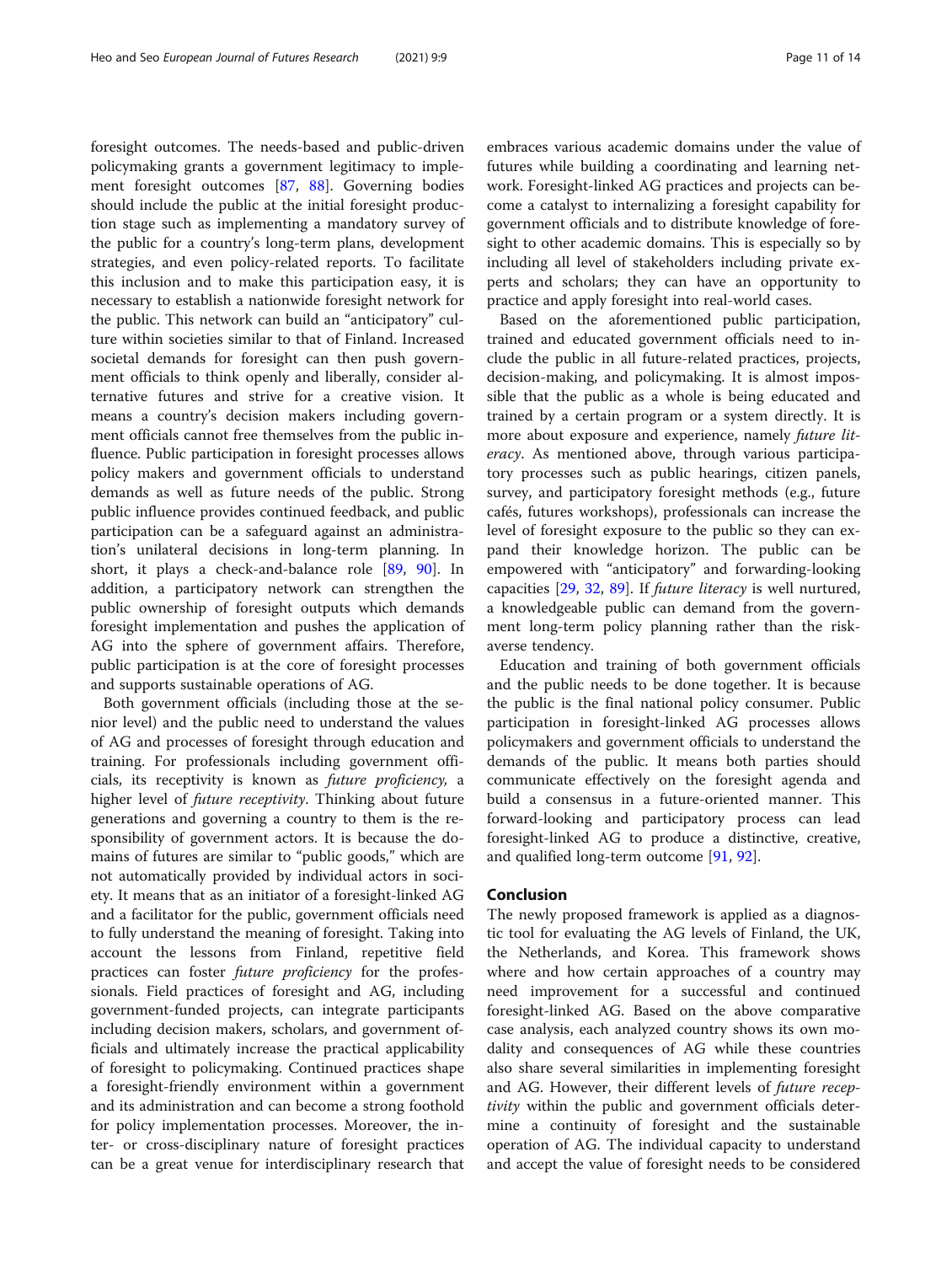<span id="page-11-0"></span>greater in the development of a foresight-linked AG. Therefore, it is important for newcomers to foster future receptivity. First, a government should educate and train the public and government officials to promote future literacy and future proficiency. Meanwhile, a government should provide an effective process of public participation while granting them power to influence their diverse future images on a foresight outcome.

Unlike Fuerth and Farber, this article focuses on a permanent and long-term approach—emphasis is on the "human or people" ranging from the public to the highest national decision makers. It is because futures studies is the academic backbone of foresight and AG, which values various futures within both society and people and encompasses changing variables [1, 12, 14, [17](#page-12-0), [93](#page-13-0)]. It means the methods, processes, and approaches of a foresight-linked AG should be open and flexible for long-term continuity. AG cannot be achieved with any temporary system or organizational modification. A continued driving force including human capability and public participation enables foresight to be initiated and AG to be maintained in a sustainable way. A futureoriented attitude, thinking, and knowledge should be ready before making any adjustment or systemic upgrade in a government system.

These days, countries including the UAE, India, Thailand, Russia, and South Africa have attempted to introduce AG into their government affairs [1–5]. If these efforts are based on a relative minimum adjustment of the decision-making structure and small changes in the governance system, these newcomers' aspirations to AG cannot be achieved or sustained. Including Korea, these newcomers are now being pushed to play a role as a creative leader by international societies. Future uncertainties and rapid societal changes require them to amend their stances to be more forwardlooking and future-oriented. They now face emerging needs of their own future model. Promoting future receptivity will be a good starting point for them to build their "desired" future.

#### Abbreviations

AG: Anticipatory governance; COS: Commission for Consultation of Sector Councils in the Netherlands; NAFI: National Assembly Futures Institute in Korea; KAIST: Korea Institute of Public Administration and Korea Advanced Institute of Science and Technology; PMO: Prime Minister's Office; PCF: Parliamentary Committee for the Future in Finland; SITRA: Finnish Innovation Fund; STT: Study Centre for Technology Trends in the Netherlands; S&T: Science and Technology; UAE: United Arab Emirates; UK: United Kingdom; US: United States

#### Acknowledgements

The authors would like to thank Mr. Joonho Choi, the member of the Preparation Committee for Establishment of the NAFI, and Ms. Hanne Ristevirta, Second Secretary of the Embassy of Finland Seoul Korea for providing valuable and insightful information and helping us by organizing various meetings, seminars, and events.

#### Authors' contributions

KH is the responsible author. YS is the supervisor and the corresponding author. KH and YS contributed to all parts of the article. The authors read and approved the final manuscript.

#### Authors' information

KH is a research assistant professor in the Graduate School of Future Strategy, Korea Advanced Institute of Science and Technology. His research interests include foresight, new governance including anticipatory governance, and institutional technologies including Blockchain. YS is an associate professor in the Graduate School of Future Strategy, Korea Advanced Institute of Science and Technology. His research interests include theories of social change, demographic change, and governance. He is responsible for graduate program of Future Strategy.

#### Funding

Not applicable (There is no source of funding for the research reported.)

#### Availability of data and materials

Not applicable

#### Declarations

Ethics approval and consent to participate Not applicable

#### Consent for publication

Not applicable

#### Competing interests

The authors declare that they have no competing interests.

#### Received: 27 June 2019 Accepted: 22 June 2021 Published online: 11 July 2021

#### References

- Fuerth LS, Faber EM (2012) Anticipatory governance practical upgrades: equipping the executive branch to cope with increasing speed and complexity of major challenges, 1st edn. National Defense University and George Washington University, Washington D.C
- 2. Future foresight: shaping the future. (2017) United Arab Emirates Ministry of Cabinet Affairs & the Future. [https://www.mocaf.gov.ae/en/area-of-focus/](https://www.mocaf.gov.ae/en/area-of-focus/future-foresight) [future-foresight.](https://www.mocaf.gov.ae/en/area-of-focus/future-foresight) Accessed Dec 24, 2018
- 3. Karuri-Sebina G, Rosenzweig L (2012) A case study on localising foresight in South Africa: using foresight in the context of local government participatory planning. Foresight 14(1):26–40
- 4. Calof J, Smith Jack E (2012) Foresight impacts from around the world: a special issue. Foresight 14(1):5–14. <https://doi.org/10.1108/14636681211214879>
- 5. Dreyer I, Stang G (2013) Foresight in governments–practices and trends around the world. Yearbook of European Security, pp 7–32
- 6. Kim Y, Lim S, Park J, Yoon G, Tak H, Jung S, Ji G (2019) Anticipatory governance and government innovation, vol 5. National Research Council for Economics, Humanities and Social Sciences, Seoul
- 7. Foresight manual empowered futures for the 2030 Agenda (2018). UNDP Global Centre for Public Service Excellence, Singapore
- 8. Office for Government Policy Coordination (2019) Result Report of Participating 38th Session of the Network of Senior Officials from the Centres of Government. Korea Prime Minister's Office, Sejong
- 9. Fuerth LS (2009) Foresight and anticipatory governance. Foresight 11(4):14–32
- 10. Boston J (2016) Anticipatory governance: how well is New Zealand safeguarding the future? Policy Q 12(3). <https://doi.org/10.26686/pq.v12i3.4614>
- 11. Calof J, Smith JE (2010) Critical success factors for government-led foresight. Sci Public Policy 37(1):31–40. <https://doi.org/10.3152/030234210x484784>
- 12. Dator J (2019) Alternative futures at the Manoa School. Springer International Publishing, pp 37–54. [https://doi.org/10.1007/978-3-030-17387-6\\_5](https://doi.org/10.1007/978-3-030-17387-6_5)
- 13. Inayatullah S (2002) Reductionism or layered complexity? The futures of futures studies. Futures 34(3):295–302. [https://doi.org/10.1016/S0016-32](https://doi.org/10.1016/S0016-3287(01)00045-3) [87\(01\)00045-3](https://doi.org/10.1016/S0016-3287(01)00045-3)
- 14. Marien M (2002) Futures studies in the 21st century: a reality-based view. Futures 34(3):261–281. [https://doi.org/10.1016/S0016-3287\(01\)00043-X](https://doi.org/10.1016/S0016-3287(01)00043-X)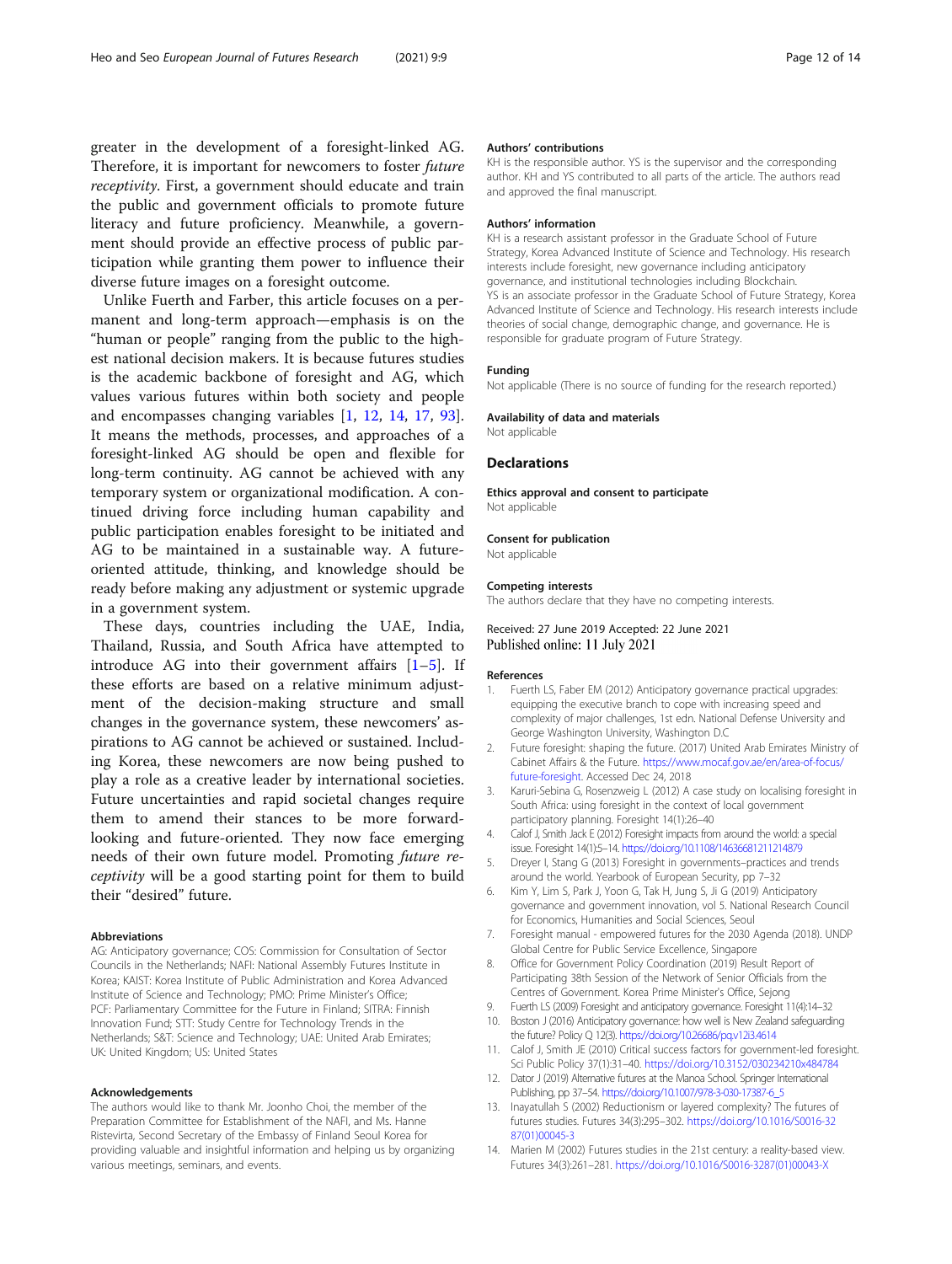- <span id="page-12-0"></span>15. Coates JF (1985) Foresight in federal government policy making. Futur Res Q 1(2):29–53
- 16. Martin BR (1995) Foresight in science and technology. Tech Anal Strat Manag 7(2):139–168. <https://doi.org/10.1080/09537329508524202>
- 17. Slaughter RA (1996) The knowledge base of futures studies as an evolving process. Futures 28(9):799–812. [https://doi.org/10.1016/S0016-32](https://doi.org/10.1016/S0016-3287(96)00043-2) [87\(96\)00043-2](https://doi.org/10.1016/S0016-3287(96)00043-2)
- 18. Schultz WL (2006) The cultural contradictions of managing change: using horizon scanning in an evidence-based policy context. Foresight 8(4):3–12. <https://doi.org/10.1108/14636680610681996/full/html>
- 19. van Rij V (2010) Joint horizon scanning: identifying common strategic choices and questions for knowledge. Sci Public Policy 37(1):7–18. [https://](https://doi.org/10.3152/030234210x484801) [doi.org/10.3152/030234210x484801](https://doi.org/10.3152/030234210x484801)
- 20. Cuhls KE (2020) Horizon scanning in foresight why horizon scanning is only a part of the game. Futur Foresight Sci 2(1). [https://doi.org/10.1002/](https://doi.org/10.1002/ffo2.23) [ffo2.23](https://doi.org/10.1002/ffo2.23)
- 21. Könnölä T, Salo A, Cagnin C, Carabias V, Vilkkumaa E (2012) Facing the future: scanning, synthesizing and sense-making in horizon scanning. Sci Public Policy 39(2):222–231. <https://doi.org/10.1093/scipol/scs021>
- 22. van Rij V (2010) Horizon scanning: monitoring plausible and desirable futures. In: in't Veld RJ (ed) Knowledge democracy: consequences for science, politics, and media. Springer Berlin Heidelberg, Berlin, Heidelberg, pp 227–240. [https://doi.org/10.1007/978-3-642-11381-9\\_16](https://doi.org/10.1007/978-3-642-11381-9_16)
- 23. Popper R (2008) How are foresight methods selected? Foresight 10(6):62–89
- 24. Könnölä T, Scapolo F, Desruelle P, Mu R (2011) Foresight tackling societal challenges: impacts and implications on policy-making. Futures 43(3):252– 264. <https://doi.org/10.1016/j.futures.2010.11.004>
- 25. Foresight the manual (2014) UNDP Global Centre for Public Service Excellence, Singapore
- 26. Bevir M (2012) Governance: a very short introduction, 1st edn. Oxford University Press, Oxford. <https://doi.org/10.1093/actrade/9780199606412.001.0001>
- 27. Kooiman J (1999) Social-political governance. Public Manag 1(1):67–92. <https://doi.org/10.1080/14719037800000005>
- 28. Rhodes RAW (1996) The new governance: governing without government. Pol Stud 44(4):652–667. <https://doi.org/10.1111/j.1467-9248.1996.tb01747.x>
- 29. Poli R (2017) Introduction to anticipation studies, vol 1, 1st 2017 edn. Springer, Cham. <https://doi.org/10.1007/978-3-319-63023-6>
- 30. De Jouvenel B (2017) The art of conjecture, 2nd edn. Routledge, New York. <https://doi.org/10.4324/9781351305686>
- 31. Fuerth LS (2013) Anticipatory governance: winning the future. Futurist 47(4):42
- 32. Guston DH (2014) Understanding 'anticipatory governance'. Soc Stud Sci 44(2):218–242. <https://doi.org/10.1177/0306312713508669>
- 33. Osborne D (1993) Reinventing government. Pub Prod Manag Rev 16(4):349– 356. <https://doi.org/10.2307/3381012>
- 34. Quay R (2010) Anticipatory governance. J Am Plan Assoc 76(4):496–511. <https://doi.org/10.1080/01944363.2010.508428>
- 35. Misra DC, Hariharan R, Khaneja M (2003) E-knowledge management framework for government organizations. Inf Syst Manag 20(2):38–48. <https://doi.org/10.1201/1078/43204.20.2.20030301/41469.7>
- 36. Bertot JC, Estevez E, Janowski T (2016) Digital public service innovation: framework proposal. Paper presented at the 9th International Conference on Theory and Practice of Electronic Governance, Montevideo, Mar 1-3, 2016
- 37. Farooque M (2011) Dhaka megacity: from reactive government to anticipatory governance. Paper presented at the BAPA-BEN urbanization conference, Dhaka, Jan 8, 2011
- 38. DeLeo RA (2017) Anticipatory policymaking in global venues: policy change, adaptation, and the UNFCCC. Futures 92:39–47. [https://doi.org/10.1016/j.](https://doi.org/10.1016/j.futures.2016.09.001) [futures.2016.09.001](https://doi.org/10.1016/j.futures.2016.09.001)
- 39. Bächler G (2004) Conflict transformation through state reform. In: Austin A, Fischer M, Ropers N (eds) Transforming ethnopolitical conflict: the Berghof handbook. VS Verlag für Sozialwissenschaften, Wiesbaden, pp 273–294. [https://doi.org/10.1007/978-3-663-05642-3\\_14](https://doi.org/10.1007/978-3-663-05642-3_14)
- 40. Lundy Dobbert M (2000) Anticipatory anthropology and world peace: a view from 2050. Futures 32(8):793–807. [https://doi.org/10.1016/S0016-32](https://doi.org/10.1016/S0016-3287(00)00030-6) [87\(00\)00030-6](https://doi.org/10.1016/S0016-3287(00)00030-6)
- 41. Hakken D (2000) Resocialing work? Anticipatory anthropology of the labor process. Futures 32(8):767–775. [https://doi.org/10.1016/S0016-3287\(00\)00027-6](https://doi.org/10.1016/S0016-3287(00)00027-6)
- 42. Barben D, Fisher E, Selin C, Guston DH (2008) Anticipatory governance of nanotechnology: foresight, engagement, and integration. The handbook of science and technology studies, 3rd edn. MIT Press, Cambridge
- 43. Davies SR, Selin C (2012) Energy futures: five dilemmas of the practice of anticipatory governance. Environ Commun 6(1):119–136. [https://doi.org/10.1](https://doi.org/10.1080/17524032.2011.644632) [080/17524032.2011.644632](https://doi.org/10.1080/17524032.2011.644632)
- 44. Bezold C (2006) Anticipatory democracy revisited. Democracy Futures:38–51
- 45. Feltmate BW (1993) Barriers to achieving sustainable development in North America: historical naivety, media limitations and non-anticipatory governance, Master. Wilfrid Laurier University, Waterloo
- 46. Boston J, Wanna J, Lipski V, Pritchard J (2014) Future-proofing the state: managing risks, responding to crises and building resilience, 1st edn. Australian National University Press, Canberra. [https://doi.org/10.26530/OA](https://doi.org/10.26530/OAPEN_496491) [PEN\\_496491](https://doi.org/10.26530/OAPEN_496491)
- 47. Kümpers S, Mur I, Maarse H, Van Raak A (2005) A comparative study of dementia care in England and the Netherlands using neo-institutionalist perspectives. Qual Health Res 15(9):1199–1230. [https://doi.org/10.1177/104](https://doi.org/10.1177/1049732305276730) [9732305276730](https://doi.org/10.1177/1049732305276730)
- 48. Scharpf FW (2000) Institutions in comparative policy research. Comp Pol Stud 33(6-7):762–790. <https://doi.org/10.1177/001041400003300604>
- 49. Yin RK (2017) Case study research and applications: design and methods, 6th edn. Sage publications, Singapore
- 50. Herriott RE, Firestone WA (1983) Multisite qualitative policy research: optimizing description and generalizability. Educ Res 12(2):14–19. [https://](https://doi.org/10.3102/0013189x012002014) [doi.org/10.3102/0013189x012002014](https://doi.org/10.3102/0013189x012002014)
- 51. Ragin CC (2014) The comparative method: moving beyond qualitative and quantitative strategies. 1st with a new introduction edn. University of California Press, Berkeley and Los Angeles
- 52. Ragin CC, Amoroso LM (2011) Constructing social research: the unity and diversity of method, 2nd edn. Pine Forge Press, Thousand Oaks
- 53. Chi KS (2008) Four strategies to transform state governance. Organizational Transformation Series, 1st edn. IBM Center for the Business of Government, Washington D.C.
- 54. Ramos JM (2014) Anticipatory governance: traditions and trajectories for strategic design. J Futur Stud 19(1):35–52
- European Environmental Agency (2011) Finland Country Case Study. Annex 2, vol EEA Technical Report. European Environmental Agency, Copenhagen
- 56. Organization for Economic Co-operation and Development (2005) Territorial review of Finland. <https://doi.org/10.1787/9789264012783-en>
- Kaivo-oja J, Marttinen J, Varelius J (2002) Basic conceptions and visions of the regional foresight system in Finland. Foresight 4(6):34–45. [https://doi.](https://doi.org/10.1108/14636680210453470) [org/10.1108/14636680210453470](https://doi.org/10.1108/14636680210453470)
- Kaivo-oja J, Marttinen J (2008) Foresight systems and core activities at national and regional levels in Finland 1990–2008. Developing Foresight Systems for a Better Life in Finland and Europe
- 59. Heinonen S, Lauttamäki V (2012) Backcasting scenarios for Finland 2050 of low emissions. Foresight 14(4):304–315. [https://doi.org/10.1108/1463](https://doi.org/10.1108/14636681211256099) [6681211256099](https://doi.org/10.1108/14636681211256099)
- 60. Ahlqvist T (2015) Foresight activities in Finland: actors, relations, and impacts on policy making. Paper presented at the 6th International Conference and Workshop, Tokyo, March 2-4, 2015
- 61. Nováky E, Monda E (2015) Futures studies in Finland. Soc Econ 37(1):31–48. <https://doi.org/10.1556/socec.37.2015.1.2>
- 62. Tapio P, Heinonen S (2018) Focused futures from Finland. World Futur Rev 10(2):111–135. <https://doi.org/10.1177/1946756718754847>
- Tiihonen P (2009) The right of future generations. In: Zsolnai L, Boda Z, Fekete L (eds) Ethical Prospects. Economy, society, and environment. Springer, Dordrecht, pp 239–241. <https://doi.org/10.1007/978-1-4020-9821-5>
- 64. Finland Prime Minister's Office (2018) Government report on the future. Prime Minister's Office <https://vnk.fi/en/government-report-on-the-future>. Accessed Dec 20 2018
- 65. Finland Prime Minister's Office (2018) The ministries' joint foresight activities. Prime Minister's Office <https://vnk.fi/en/ministries-joint-foresight-activities>. Accessed Dec 20 2018
- 66. Finland Prime Minister's Office (2009) Government foresight report on longterm climate and energy policy: towards a low-carbon Finland. Government foresight report, vol 30. Prime Minister's Office, Helsinki
- 67. Vasamo A-L (2015) The Radical Technology Inquirer (RTI) tool for technology anticipation and evaluation: introduction and quality criteria analysis. Eur J Futur Res 3(1):18. <https://doi.org/10.1007/s40309-015-0081-x>
- 68. Paukkunen S (2017) Foresight and futures work in the Finnish Government. Paper presented at the Meeting on foresight Activity between Finland and Korea, Seoul, April 27, 2018